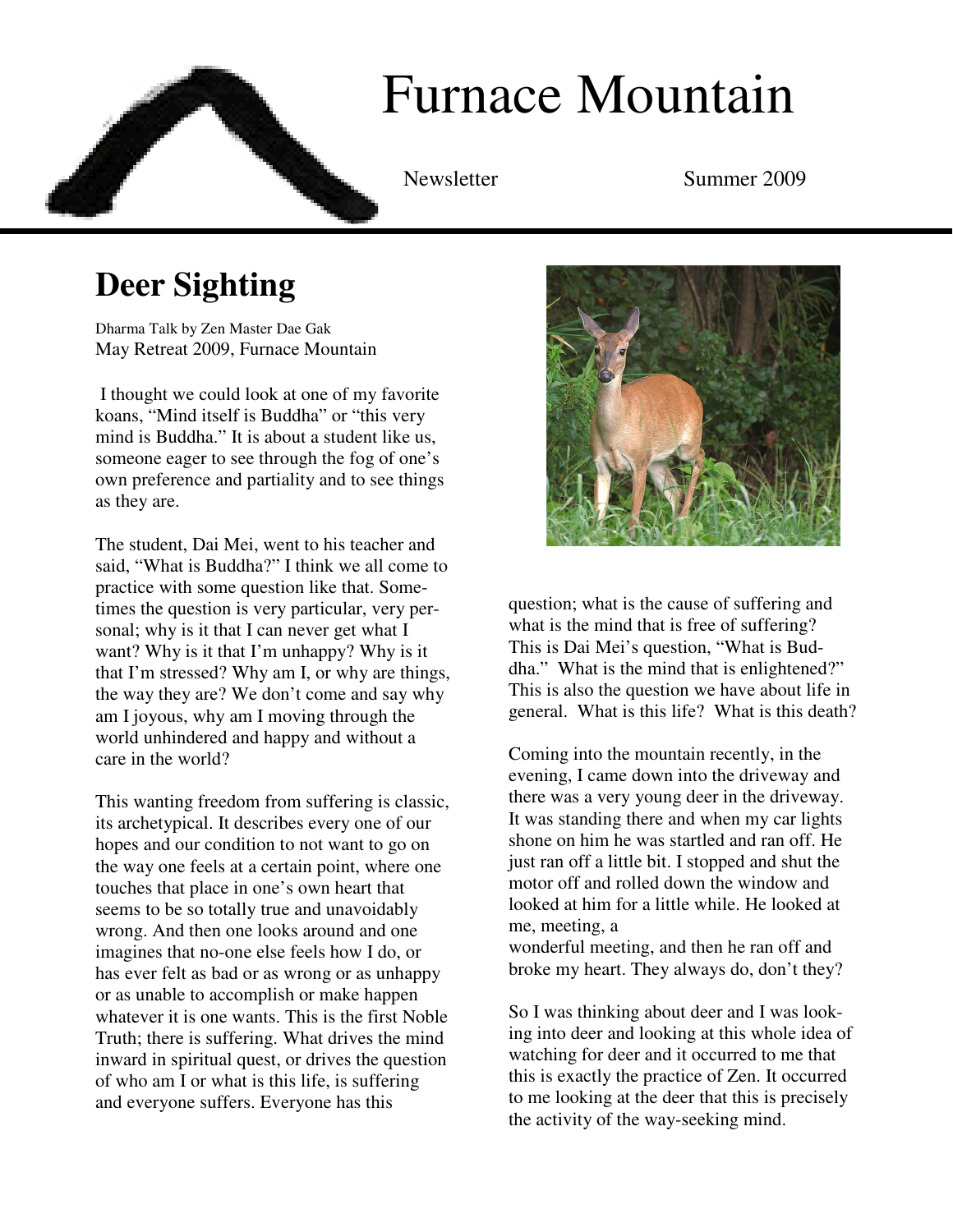I think it begins believing that there is something quite rare and precious out there, hidden in some recesses. There is the sense that the deer hide somewhere, that there is a place where the deer come from, a good hiding place. There is the thought that this rare and wonderful creature has a rare hiding place and that if one could find it then one could know deer and then go to the place where they are and stay forever or whenever one wanted. That is the mind that looks for the precious outside of itself.

We have the notion and hope that there is a place, if only I could identify it. One sits in the hope for kensho as a mind apart from the looking mind. We want some awakening, some shift out of our ordinary mind, and one sits in the belief that there is a place where this precious jewel of a mind abides. One just has to find the journey, the route, the map to get to it and once one gets to it one will become completely and forever annutara-samyaksambodhi, always and forever free.

Deer certainly have patterns that one can observe, and one can corrupt deer and then they stop being deer and stop being interesting. We don't have dog sightings in the same way we see deer. I don't come down into the property and say, "Oh wow, dogs!" Dogs are always there. You love your dog, of course. You love your dog and he is happy to see you, but it isn't as precious, like that which is unusual, the deer. So then one begins to order in one's mind toward what is valuable toward what is unavailable, toward just what is out of reach.

Can you see how in our practice the very sense that awakening is somewhere else undermines the immediacy of our practice? We think that what is precious is hard to reach and therefore if it is constantly available, if we are continually able to touch it, to have it, to know it, it's not so interesting. You see how the mind orders what is out of reach.

First the mind orders that enlightenment is somewhere else in a secret kingdom, like they talk about the elephant burial ground, where the elephants go to die and that becomes very interesting. We think there is a place that one could go and find what is most precious. Some religions call it heaven; Buddhism calls it the Pure Land. There is a place and it is out there somewhere and one needs to find a map and get to it. The mind thinks that this something special lives somewhere else and if by chance we cross paths and if one could find that place then one could be joyous by going there.

A first delusion of awakening is that there is a place that one could go to and find, nail down, map, and get back there whenever one wants a little hit of enlightenment. I think I'll go, I'll learn the skills, I'll go to the workshop, get the map, so that whenever I'm feeling a little down, a little blue, a little out of it, I'll go to the place where the great awakening abides and get a little bit. That is the first delusion.

Of course if you found the place where deer live they would move. If you keep going to where deer hang out all the time they would move. You can't go where they live because when you go where they live, they move.

The whole movement of finding one's true heart is the activity of looking and seeing, not nailing down or establishing a particular place.

A second delusion is that what is rare, unavailable, out of reach is more precious, the supply and demand of the mind. So, I'm not particularly interested in the everyday dogs, I'm a little interested, but the deer are special. It is the scarcity mentality that we have. What follows is the activity of abusing ourselves for not being able to have more of what we identify as most precious. Then there is the identification with not having more. We identify ourselves as one of those who is not part of the special group that has more access to that which is special, the backstage pass to the rock concert, or whatever.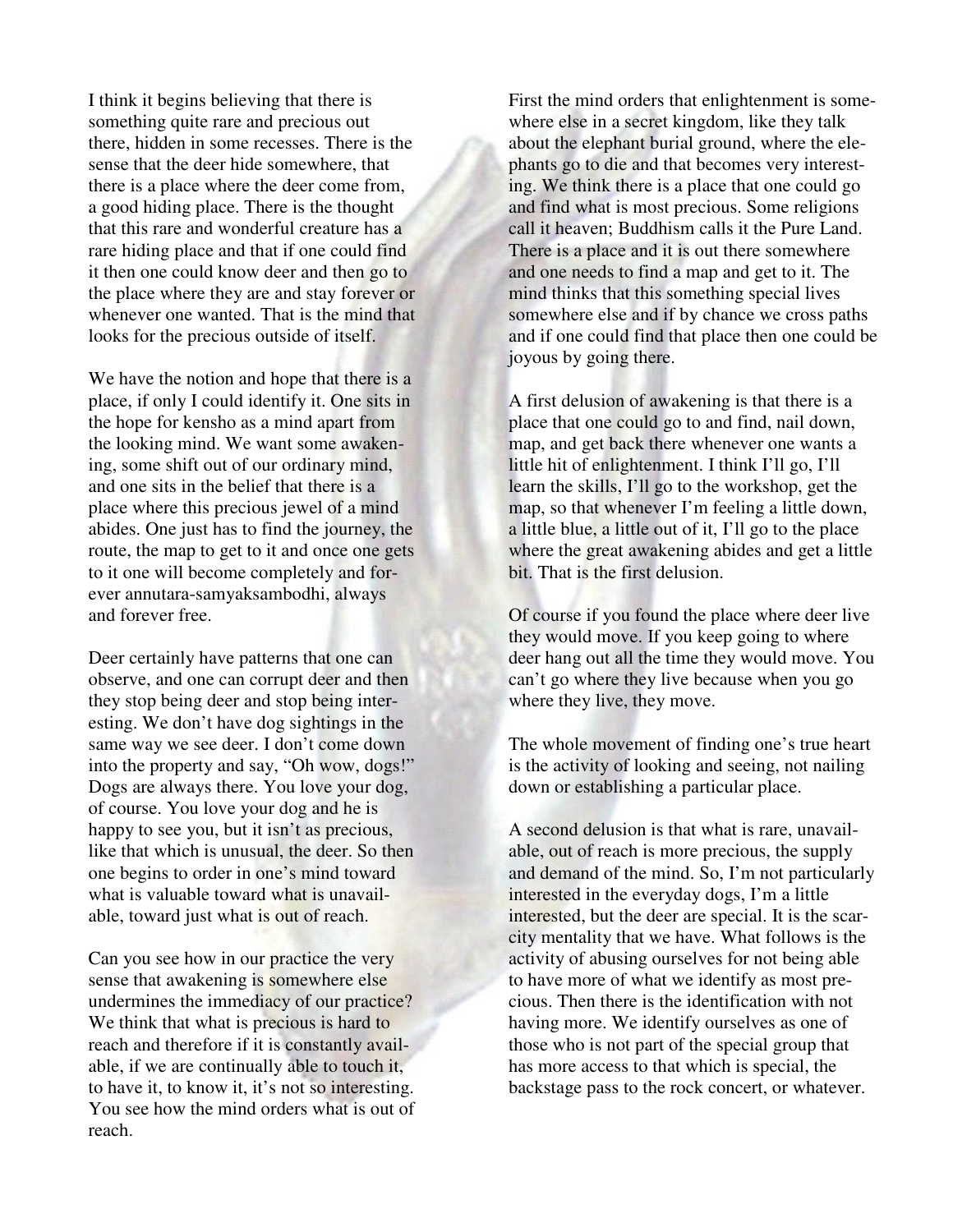There is a third movement in which we sight the deer and look and wonder, and there is no effort to find its constant home. One realizes that the deer is not predictable or fixed in some place. The third way or the third remembering is that our enlightenment, our awakening is the very alert looking. In that looking deer pass, otters pass, friends pass, clouds pass, pileated woodpeckers pass, frogs pass, everything passes.

One believes that there is something that will come to us from the outside, a deer will appear in its preciousness and we will be thrilled to tears, and we may be when we see a deer. We believe that there is something special out there rather than the very capacity in one's heart to see and hear and smell and taste and touch and think and that activity is the activity of deerness itself. There is not just a deer that comes but the whole world, the whole being, the whole structure of existence appears.

If one were really to take up rarity as one's motive one would have to appreciate that being born and given this body is such a rarity and such a glimpse, such a "Gee I saw a deer on the side of the road? Gosh, it was gorgeous." Was that a human life that I'm living, that I lived? And in this a glass of water is enlightening as is washing the dishes as well as conflict with ones friend and ones misery can all be the activity of opening and awakening.

Dai Mei came to Baso and said what is truth? What about these deer that I see every once in a awhile? He had had some opening, some sighting. What about these deer? Dai Mei said, "What about this?" He had to have some experience just to ask the question. Baso said, "This very mind itself is Buddha." The very question that you are asking is no other than Buddha.

The very ground we stand on, the very talking and listening itself is Buddha. To see a deer, how marvelous, but to see your finger, to actually see your finger. How marvelous.



So our path is one of remembering, of waking up to the capacity to be alive, to hear the frog, to look at our life and wake up to the wonder of this sighting. It is the sighting of our very life itself. We and everything we see, hear smell, taste, touch and even think is the rare sighting of a gorgeous rare deer. We wake up in the morning in full awareness of how wonderfully rare it is to be born a human yet again. Can we find that mind? That is our birthright, that innocence where we feel our skin. We wake up and get out of bed. We wake up and exclaim, "Skin! Breath! Thoughts!" We wake up to the very texture and feeling and movement of mind itself.

Thanks for listening.